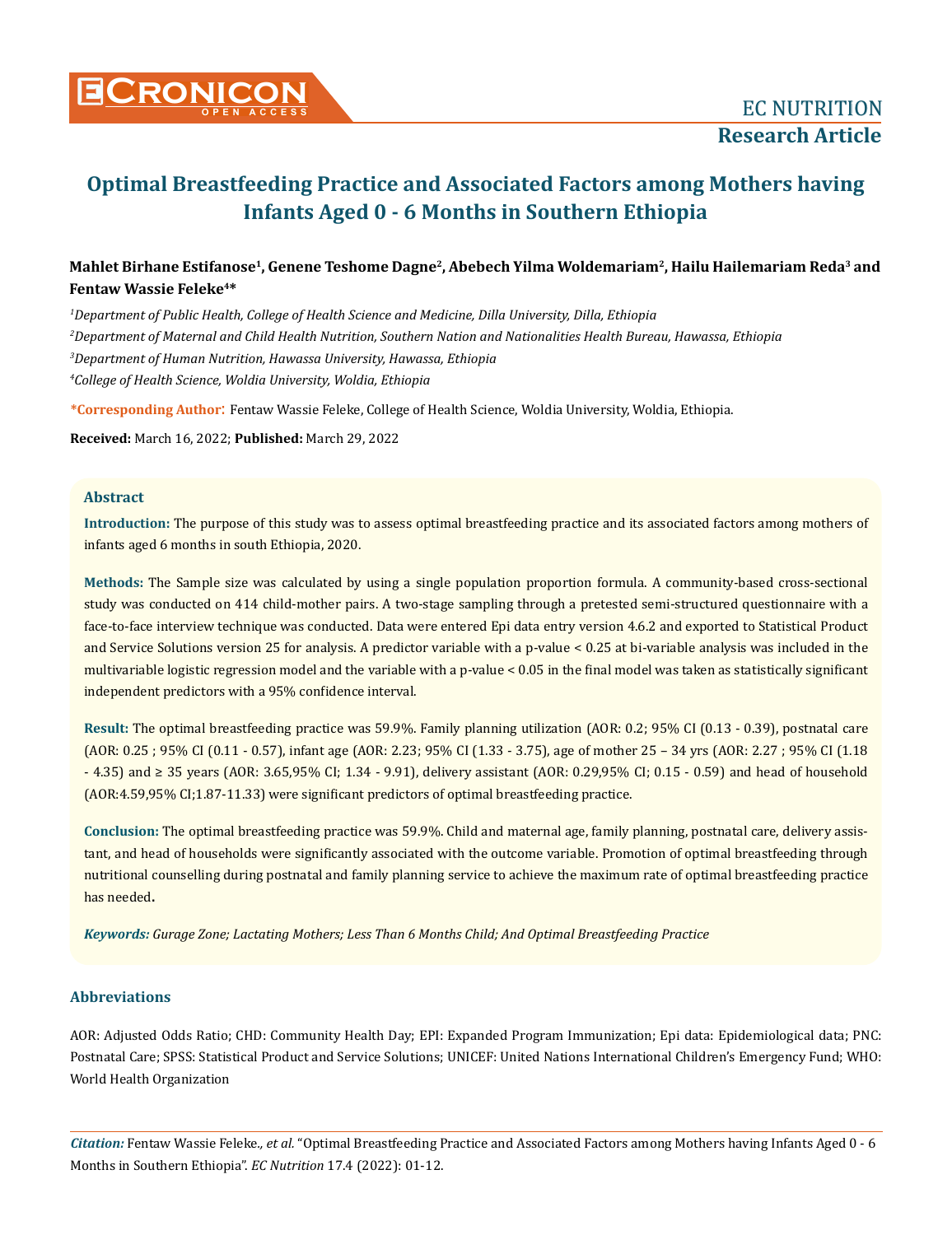#### **Introduction**

Breastfeeding is the right way to provide the best food, having all the balanced nutritional contents, for a baby's first six months of life [1]. Optimal infant and young child feeding practices, especially for the first two years of life are very important since this period is a "critical window" for the promotion of health, good growth, behavioral and cognitive development [2].

Optimal breastfeeding practices include timely initiation of breastfeeding (putting the newborn to the breast within one hour of birth), exclusive breastfeeding (breast milk with no other foods or liquids) for the first six months of life, followed by breast milk and complementary foods (solid or semi-solid foods) exactly since six months of age with the continuation of breastfeeding for at least one up to two years of age and beyond [1].

Sub-optimal breastfeeding practices are associated with a higher risk of disease and mortality not only in developing countries but also in highly developed countries [3]. It is a responsible cause for an annual death of 13% or 800, 000 under-five children[4].

Optimal breastfeeding rates globally remain low; only 43% of the world's new-borns are put to the breast within one hour of birth and 40% of infants aged 6 months or less are exclusively breastfed[ 5]. The burden of suboptimal breastfeeding disproportionately affects low-and middle-income countries [6]. Only 28% of infants in low and middle-income countries benefit from optimal early breastfeeding, with wide variation by region and childbirth location [7]. It has also been estimated that optimal breastfeeding practice could save 1.5 million children a year. Yet few of the 129million babies born each year receive optimal breastfeeding and some are not breastfed at all [8].

Globally, only 38% of infants aged 0 to 6 months are exclusively breastfed. Recent analyses indicate that suboptimal breastfeeding practices, including non-exclusive breastfeeding, contribute to 11.6% of death in children under 5 years of age [5]. Scaling up breastfeeding to near-universal levels could prevent up to an estimated 13.8% of deaths in children younger than 24 months globally each year [4,9].

 In Ethiopia, the prevalence of exclusive breastfeeding (EBF) is 58%, which is lower than the national Health Sector Transformation Plan 2016-2020 [10].

Ethiopia has one of the highest infant mortality rates in the world and inappropriate feeding practice is a primary cause. A communitybased cross-sectional study done in the Sidama zone revealed that only 14.4% of mothers practice optimal breastfeeding and this was a contributing factor for stunting [11].

Even though much research had been conducted in Ethiopia regarding this title, research in the study area is scares.

### **Aim of the Study**

This study aimed to assess optimal breastfeeding practice and associated factors among mothers of children aged less than 6 months in Butajira town Guraga Zone SNNPR. The evidence generated would contribute to interventions such as breastfeeding promotions at the health institutions and the community by health providers.

#### **Methods**

This community-based cross-sectional study was conducted from March to April 2020 at Butajira town, which is the second big town in the Gurage zone, Southern Nations Nationalities and People's Region (SNNPR). Butajira town is located in the south-central part of Ethiopia at1900m-2400m above sea level, and at a distance of 166km from Hawassa, the capital city of the regional government seat, and 135km from Addis Ababa the capital city of Ethiopia. The town has one administrative sub-city and five kebele with an agro-ecological

*Citation:* Fentaw Wassie Feleke*., et al.* "Optimal Breastfeeding Practice and Associated Factors among Mothers having Infants Aged 0 - 6 Months in Southern Ethiopia". *EC Nutrition* 17.4 (2022): 01-12.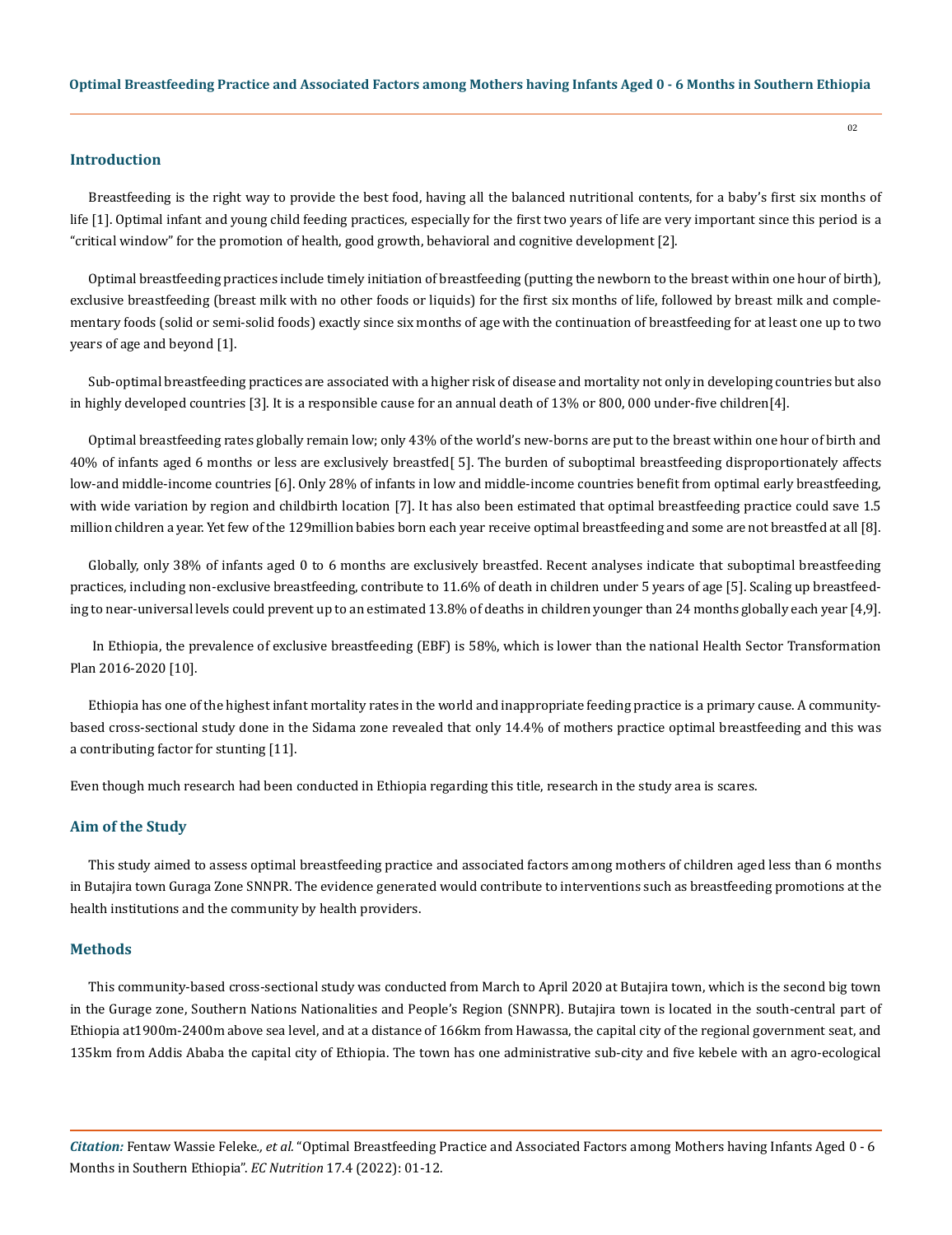zone of middle land the so-called "Weina-Dega". The recent population size estimate is found to be 51,470. From this, 24,642 are male and 25,648 are female. The number of children under five years of age accounts for 9,049 and the number of women at reproductive age (15 - 49years) accounts for 12,268 in the town. The town has one general hospital and one health center which serves the population from the vicinity and its catchments area [12]. All mothers with 0-6months of age children in Gurage Zone, Southern Ethiopia were the source population while a sample of mothers of children aged 0-6months at selected Kebele during the study period was the study population for this study. Mothers of infants aged 0-6months who lived/residence at the study area for at least six months were included whereas mothers living without their biological children and mothers who were severely ill or unable to respond were excluded from participating in the study.

The sample size (n) required for the study was calculated by epi info version 7 using the formula to estimate a single population proportion (n =  $(Z \alpha /2)^2 p q/d^2$ ) assuming an expected prevalence for optimal breastfeeding practice of 37.3% with a finite population correction[13], the margin of error 5% and 95%CI.

The largest sample size is the one that is calculated for the first specific objective which is 360 and adding a 15% non-response rate it becomes 414.

#### **Sampling procedure**

Multi-stage sampling technique was used in the sampling of the study participants 414 mothers -child pairs under the age of six months in the town. From the total of five kebele (in the town, three kebele were selected using simple random sampling technique with lottery method. Several mothers who had children aged less than 6 months in selected kebele were identified by conducting a census at each kebele with HEWs. The study participants in each kebele were selected using population proportion to sample size.

#### **Data collection procedure and tools**

A structured questionnaire that addresses the objective of this study was used. Tenth-grade complete data collectors and supervisors with better experience in data collection were recruited. The training was provided for all interviewers and supervisors on ways of all data collection processes including how to maintain good data quality.

Data collection was made using a home to home visit, and households were selected systematically at the k**th** interval. The first house was selected randomly then based on an interval, and visited houses were marked using chalk so that there was not be an overlap or double counting. In the presence of two or more eligible study participants in a house, a randomly selected participant was included. In the absence of a respondent, visits were repeated three times to minimize the non-response rate as possible.

Six core feeding practices include:

- 1. Early initiation of breastfeeding (within 1hour of delivery) (Yes or No)
- 2. Colostrum feeding (yes or no)
- 3. On-demand breastfeeding (yes or no)
- 4. Exclusive breastfeeding (infant fed only breast milk except medicines and vitamins ordered by health professionals one day (24 hours) before the survey was conducted) (yes or no)
- 5. Continue breastfeeding when either the infant or the mother is sick (yes or no)

*Citation:* Fentaw Wassie Feleke*., et al.* "Optimal Breastfeeding Practice and Associated Factors among Mothers having Infants Aged 0 - 6 Months in Southern Ethiopia". *EC Nutrition* 17.4 (2022): 01-12.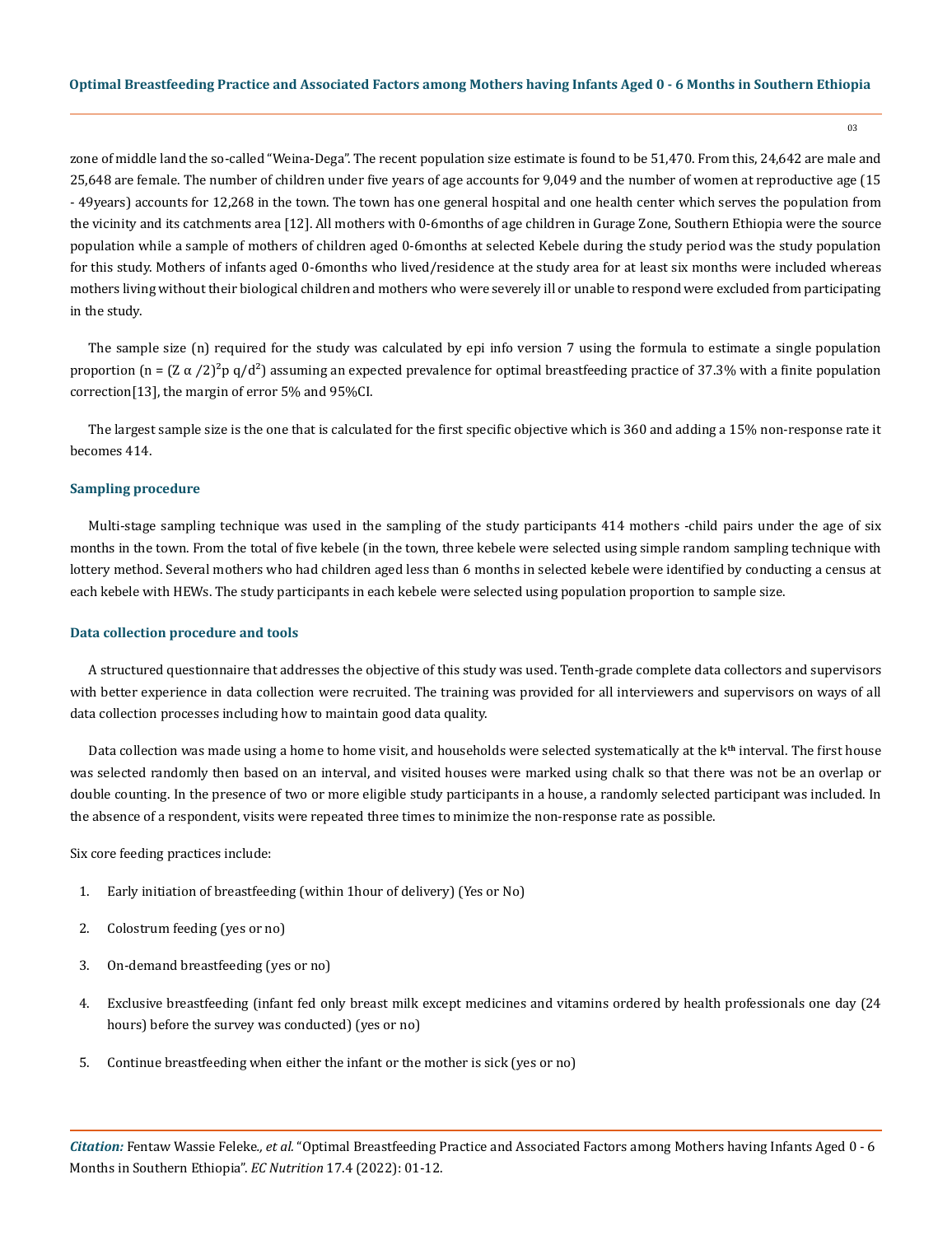6. Pre-lacteal feeding (yes/no) was used to measure the dependent variable. All suboptimal breastfeeding practices were scored as zero while recommended breastfeeding practices scored as one. when study participants provide a correct response (1) for all breastfeeding practice questions, then they are categorized as having optimal breastfeeding practice [14].

Knowledge of breastfeeding was measured by asking 5 breastfeeding knowledge questions developed based on Infant feeding recommendations [15]. A knowledge score was calculated for each participant based on the number of questions correctly answered in the knowledge section. Each correct response was scored (1) and the incorrect response was scored (0). The mean value was used to categorize respondents as having good knowledge or poor knowledge about breastfeeding. Based on this, values less than the mean was categorized as having poor knowledge and the value greater than or equal to the mean was categorized as good knowledge.

Attitude towards breastfeeding was evaluated by a Likert-scale questionnaire. Nine questions with a five-point Likert rating scale, from strongly disagree to strongly agree were used to assess women's attitude towards breastfeeding [15]. Responses to the attitude questionnaire range from 9 - 45. The mean value was used to categorize respondents as having a positive or negative attitude towards breastfeeding. Respondents who scored below the mean value are categorized as having a negative attitude and who scored equal to or greater than the mean are categorized as having a positive attitude.

#### **Data quality control and analysis**

Data collection tools for this study were first prepared in English, translated to the local language (Amharic), and re-translated back to English to prove its consistency. All data collectors and supervisors were informed about the tools and the participants. Before the actual data collection period, a pre-test on 5% of the sample was conducted and modification was done accordingly. Data were monitored and checked for completeness on daily basis during data collection. Data were entered into EPI DATA version 4.6.2 and analysis was done by using the Statistical Product and Service Solutions version 25 for analysis. Binary logistic regression analysis was done to show the association between dependent and independent predictors. Variables with a P-value of < 0.25 in the bi-variable analysis were screened as eligible for further multivariable analysis. Finally, the degree of association was declared by using AOR with 95%CI. Multicollinearity was ruled out through a co-linearity diagnostic check. Model fitness to the dependent variable with the predictors was checked by Hosmer and Leme show test for goodness of fit that was about 86%.

### **Ethical Consideration**

Ethical clearance was obtained from the southern nation and nationalities people's republic (SNNPR) Health Bureau. A support letter was given to Butajira town health offices (the place where the actual study was conducted). The study was also done following the declaration of Helsinki. Informed written and verbal consent was secured from each respondent after explaining the purpose and the procedures of the study.

#### **Results**

### **Socio-demographic characteristic of the study population**

A total of 414 infant-mothers pairs were interviewed with a 100% of response rate. The mean (± SD) age of the respondent was (28.15 ± 4.69) years. Most (68.9%) of the respondents were in the age range between 25 to 34 years at the time of the survey. About 48.6%) of infants were in the age range of 4-6months while only 9.2% were < 1months. The mean  $(\pm SD)$  age of the index child was  $(3.58 \pm 1.57)$ months. Nearly all (93.2%) were urban dwellers. Regarding marital status, almost all (97.3%) were currently in a marital union. Three hundred forty-three (82.9%) households were headed by the husband. Over half (58%) of the mother had attended primary education while only 9.7% were illiterate. About half (50.5%) of respondents had two and more than two under-five children in the households

*Citation:* Fentaw Wassie Feleke*., et al.* "Optimal Breastfeeding Practice and Associated Factors among Mothers having Infants Aged 0 - 6 Months in Southern Ethiopia". *EC Nutrition* 17.4 (2022): 01-12.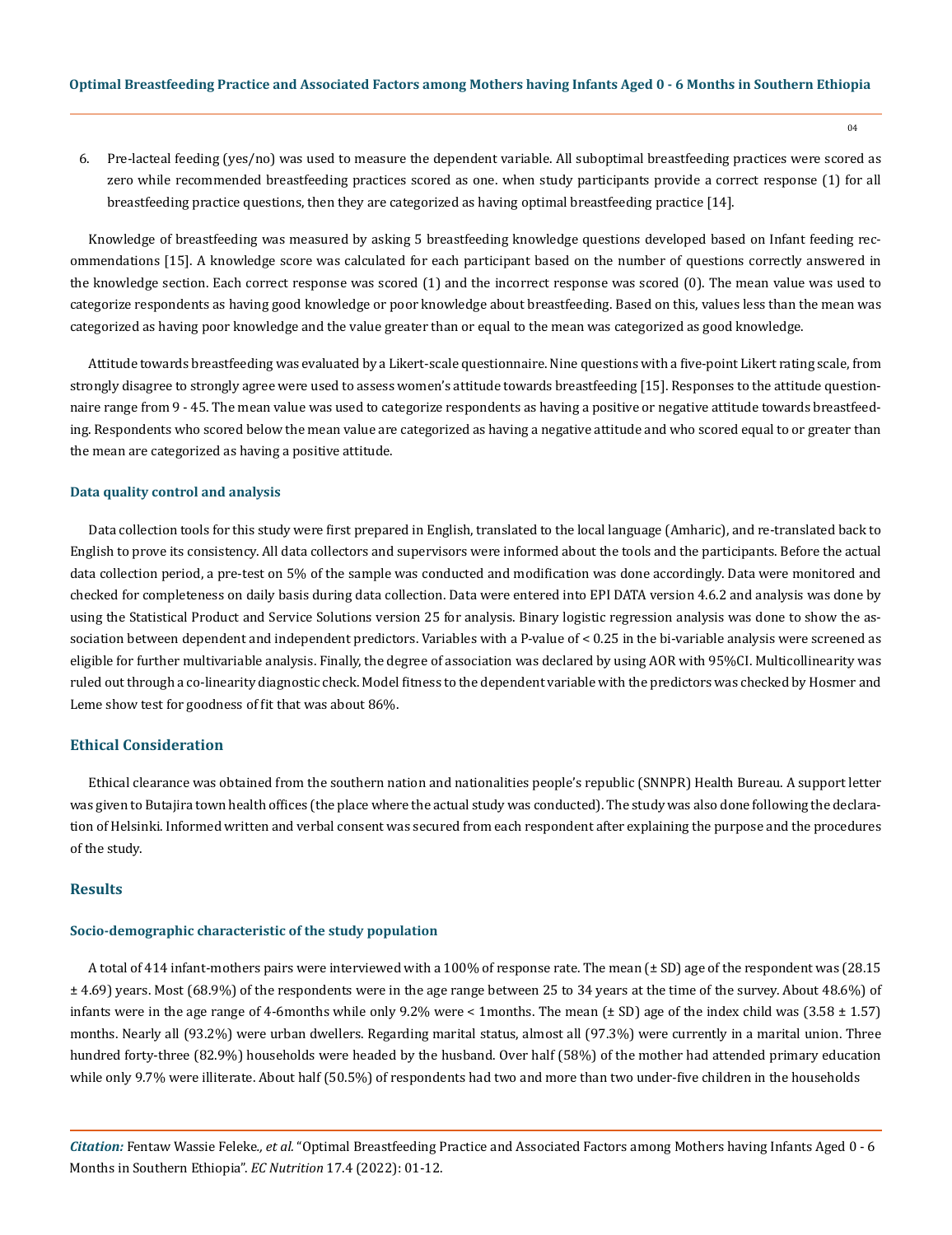| <b>Variables</b>               | <b>Frequency</b> | Percent (%) |
|--------------------------------|------------------|-------------|
| Sex of child                   |                  |             |
| Male                           | 206              | 49.8        |
| Female                         | 208              | 50.2        |
| Age of child in a month        |                  |             |
| <1                             | 38               | 9.2         |
| $2 - 3$                        | 175              | 42.3        |
| $4 - 6$                        | 201              | 48.6        |
| Age of mother in the year      |                  |             |
| 15-24                          | 74               | 17.9        |
| 25-34                          | 289              | 69.8        |
| $\geq$ 35                      | 51               | 12.3        |
| Place of residence             |                  |             |
| Urban                          | 386              | 93.2        |
| Rural                          | 28               | 6.8         |
| Marital status                 |                  |             |
| Currently not in marital union | 11               | 2.7         |
| Currently in a marital union   | 403              | 97.3        |
| Head of households             |                  |             |
| Husband                        | 343              | 82.9        |
| Wife                           | 71               | 17.1        |
| Maternal educational status    |                  |             |
| Not formal education           | 40               | 9.7         |
| Primary education              | 240              | 58.0        |
| Secondary and above            | 134              | 32.4        |
| Paternal education             |                  |             |
| Not formal education           | 19               | 4.6         |
| Primary education              | 160              | 38.6        |
| Secondary and above            | 235              | 56.8        |

*Table 1: Sociodemographic characteristics of study participants in southern region Butajira town, August 2020.*

### **Socio-economic characteristics of study participants**

Most (63.3%) of mothers were housewives and 34.8% of fathers were a merchant in occupation. The majority (72.5%) of households had an income level of more than 1500ETB (Table 2).

*Citation:* Fentaw Wassie Feleke*., et al.* "Optimal Breastfeeding Practice and Associated Factors among Mothers having Infants Aged 0 - 6 Months in Southern Ethiopia". *EC Nutrition* 17.4 (2022): 01-12.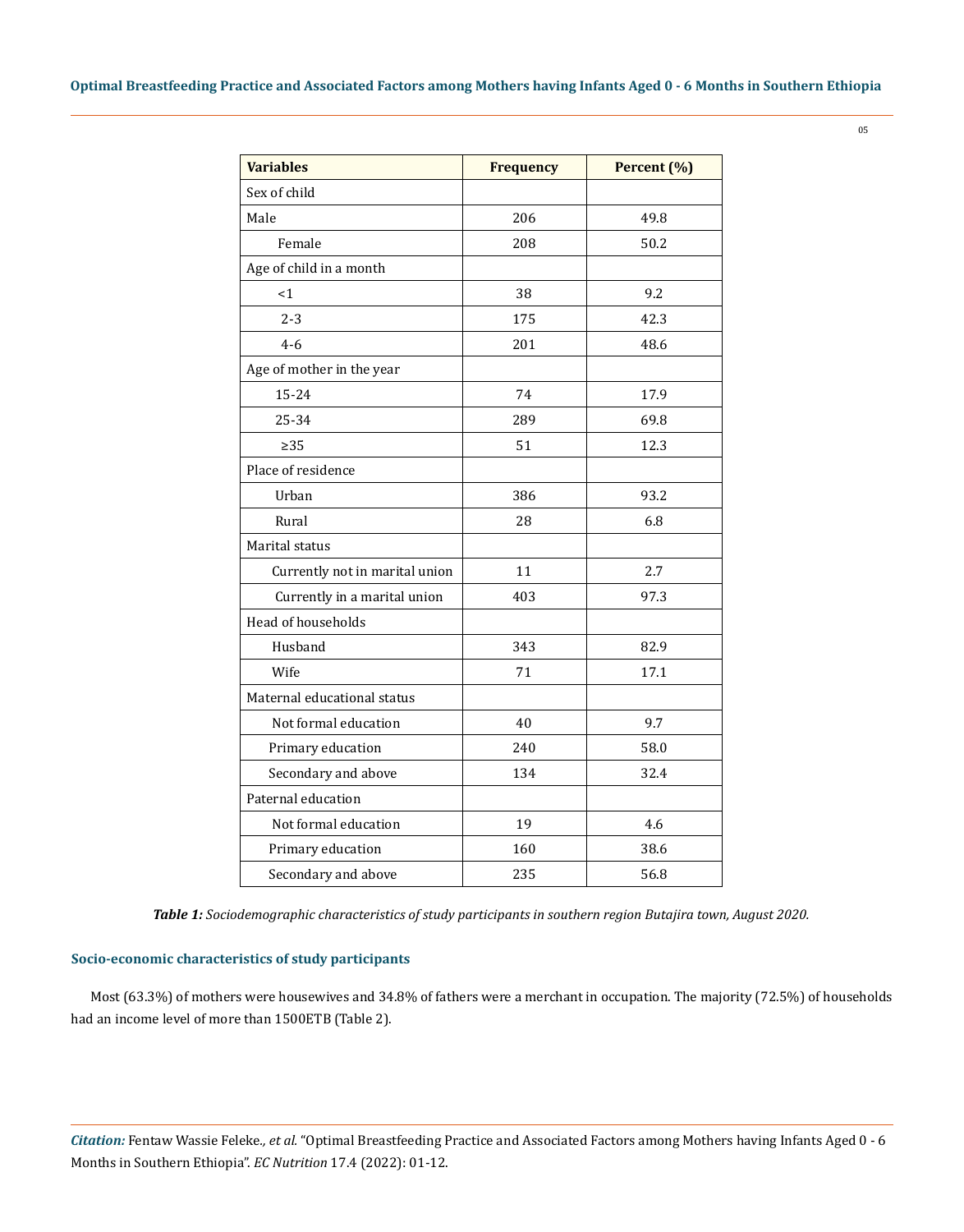06

| Variables $(n = 414)$  | <b>Frequency</b> | Percent (%) |
|------------------------|------------------|-------------|
| Maternal occupation    |                  |             |
| Housewife              | 262              | 63.3        |
| Government employee    | 47               | 11.4        |
| Merchant               | 83               | 20.0        |
| Daily laborer          | 22               | 5.3         |
| Paternal occupation    |                  |             |
| Merchant               | 144              | 34.8        |
| Government employee    | 107              | 25.8        |
| Daily laborer          | 90               | 21.7        |
| Private owner          | 68               | 16.4        |
| Farmer                 | 5                | 1.2         |
| Income(Ethiopian birr) |                  |             |
| < 500                  | 34               | 8.2         |
| 500-1000               | 72               | 17.4        |
| 1001-1500              | 8                | 1.9         |
| >1500                  | 300              | 72.5        |

*Table 2: Socio-economic characteristics of households with infants-age less than 6months in Butajira town southern Ethiopia, August 2020.*

### **Service, obstetric, and medical-related factors of respondents**

In the current study, almost all (96.9%) of mothers had followed antenatal care (ANC). The majority (71.7%) of these had four ANC follow up. Of the total study participants, 90.6% had postnatal follow-up and 73.9% had currently used family planning. Most (93.5%) mothers were given their births in a health facility and (85.5%) were assisted by health care professionals. The majority (91.5%) of mothers had a vaginal delivery and 56.8% had 1 - 2 live births. Almost all (98.6%) pregnancies were intended. Fifty-four (13%) of mothers had a history of hypertension and 3.9% had gestational diabetic Mellitus during pregnancy. All (100%) of study participants had got breastfeeding counselling and had information about breastfeeding. Of these, most (72.9%) receive this information from health care workers.

### **Knowledge related characteristics of respondents**

Regarding maternal knowledge, almost all (98.8%) and (99%) of mother knows early initiation of breastfeeding and colostrum feeding, respectively. Over half (57%) of mothers reported that pre-lacteal food should not be given to infants before six months of age. Overall, 396 (95.7%) of mothers had good knowledge about breastfeeding (Table 3).

| <b>Variables</b>                          | <b>Frequency</b> | $(\%)$ |
|-------------------------------------------|------------------|--------|
| Breastfeeding started within 1hr of birth |                  |        |
| Yes                                       | 409              | 98.8   |
| No                                        |                  | 1.2    |
| Colostrum feeding to child                |                  |        |
| Yes                                       | 410              | 99.0   |

*Citation:* Fentaw Wassie Feleke*., et al.* "Optimal Breastfeeding Practice and Associated Factors among Mothers having Infants Aged 0 - 6 Months in Southern Ethiopia". *EC Nutrition* 17.4 (2022): 01-12.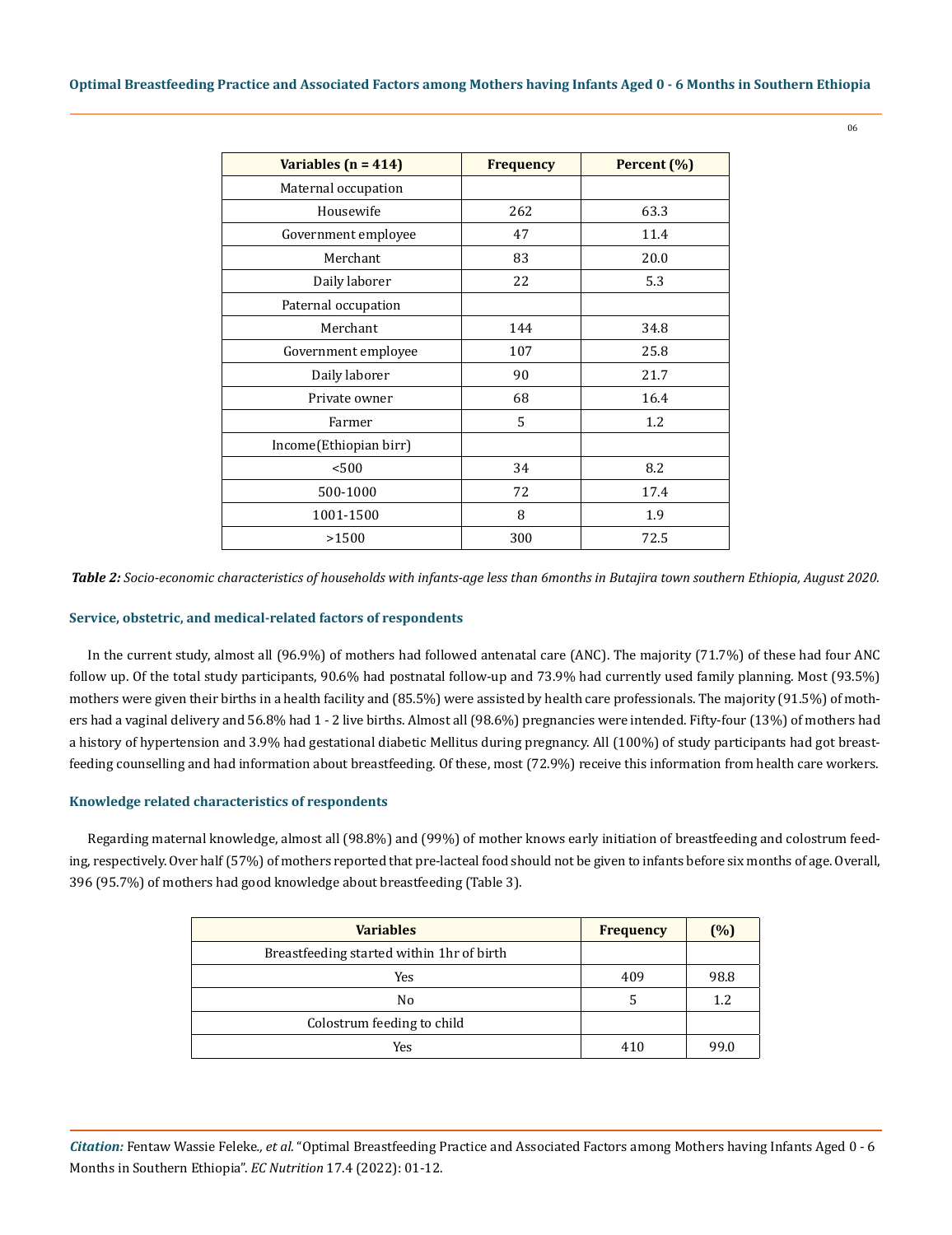| N <sub>0</sub>                                                   | 4   | 1.0  |
|------------------------------------------------------------------|-----|------|
| Continues exclusive breastfeeding up to 6 months of age          |     |      |
| Yes                                                              | 399 | 96.4 |
| N <sub>0</sub>                                                   | 15  | 3.6  |
| Pre-lacteal foods shouldn't be given during the first six months |     |      |
| of age                                                           |     |      |
| Yes                                                              | 236 | 57.0 |
| No                                                               | 178 | 43.0 |
| Continuation of breastfeeding up to 2 years and beyond           |     |      |
| Yes                                                              | 397 | 95.9 |
| No                                                               | 17  | 4.1  |
| Overall knowledge score                                          |     |      |
| Good knowledge                                                   | 396 | 95.7 |
| Poor knowledge                                                   | 18  | 4.3  |

*Table 3: knowledge related characteristics of mothers of infants aged less than 6months in Butajira town southern Ethiopia, August 2020.*

### **Attitude related characteristics of respondents**

Over half (58.9%) of mothers believed that initiation of breastfeeding within one hour of birth is important, about (49%) of mothers don't believe in discarding colostrum (first milk) during the first days of birth. Over half (57.7%) of mothers believed that lactating mothers should gain at least one additional meal throughout their lactation. Overall, 350(84.5%) of. mothers had a positive attitude towards optimal breastfeeding practice during the first six months of age (Table 4).

|                                                                 | <b>Responses</b> |                 |                |            |                 |
|-----------------------------------------------------------------|------------------|-----------------|----------------|------------|-----------------|
| <b>Variables</b>                                                | <b>Strongly</b>  | <b>Disagree</b> | <b>Neutral</b> | Agree (4)  | <b>Strongly</b> |
|                                                                 | Disagree (1)     | (2)             | (3)            |            | Agree (5)       |
|                                                                 | N(%)             | N(%)            | N(%)           | N(%)       | N(%)            |
| Giving breast milk to a newborn immediately within 1hr is       | 6(1.4)           | 2(0.5)          | 5(1.2)         | 244 (58.9) | 157 (37.9)      |
| important                                                       |                  |                 |                |            |                 |
| Discarding colostrum is not important                           | 102 (24.6)       | 203 (49)        | 8(1.9)         | 58 (14)    | 43 (10.4)       |
| Only breast milk is sufficient for infants to 6 months of age   | 94 (22.7)        | 197 (47.6)      | 16(3.9)        | 73 (7.6)   | 34 (8.2)        |
| Complimentary food shouldn't be started before 6 month          | 90 (21.7)        | 196 (47.3)      | 23(5.6)        | 60 (14.5)  | 45 (10.9)       |
| Breastfeeding is easier than formula                            | 62(15)           | 82 (19.8)       | 71 (8.4)       | 152 (36.7) | 42 (10.1)       |
| Breastfeeding decrease family expense                           | 28 (6.8)         | 81 (19.6)       | 19(4.6)        | 207 (50.6) | 79 (19.1)       |
| Breastfeeding should be continued when the mother/infant        | 20(4.8)          | 111 (26.8)      | 20(4.8)        | 187 (45.2) | 76 (18.4)       |
| becomes sick                                                    |                  |                 |                |            |                 |
| Breastfeeding has benefit to the mother                         | 28 (6.8)         | 119 (28.7)      | 9(2.8)         | 183 (44.2) | 75 (18.1)       |
| At least one additional meal is important for lactating mothers | 8(1.9)           | 33(8)           | 1(0.1)         | 239 (57.7) | 133 (32.1)      |
| Overall attitude score                                          |                  |                 |                |            |                 |
| Positive                                                        | 350 (84.5%)      |                 |                |            |                 |
| Negative                                                        | 64 (15.5%)       |                 |                |            |                 |

*Table 4: Attitude related characteristics of mothers of an infant aged less than 6months in Butajira town southern Ethiopia, August 2020.*

*Citation:* Fentaw Wassie Feleke*., et al.* "Optimal Breastfeeding Practice and Associated Factors among Mothers having Infants Aged 0 - 6 Months in Southern Ethiopia". *EC Nutrition* 17.4 (2022): 01-12.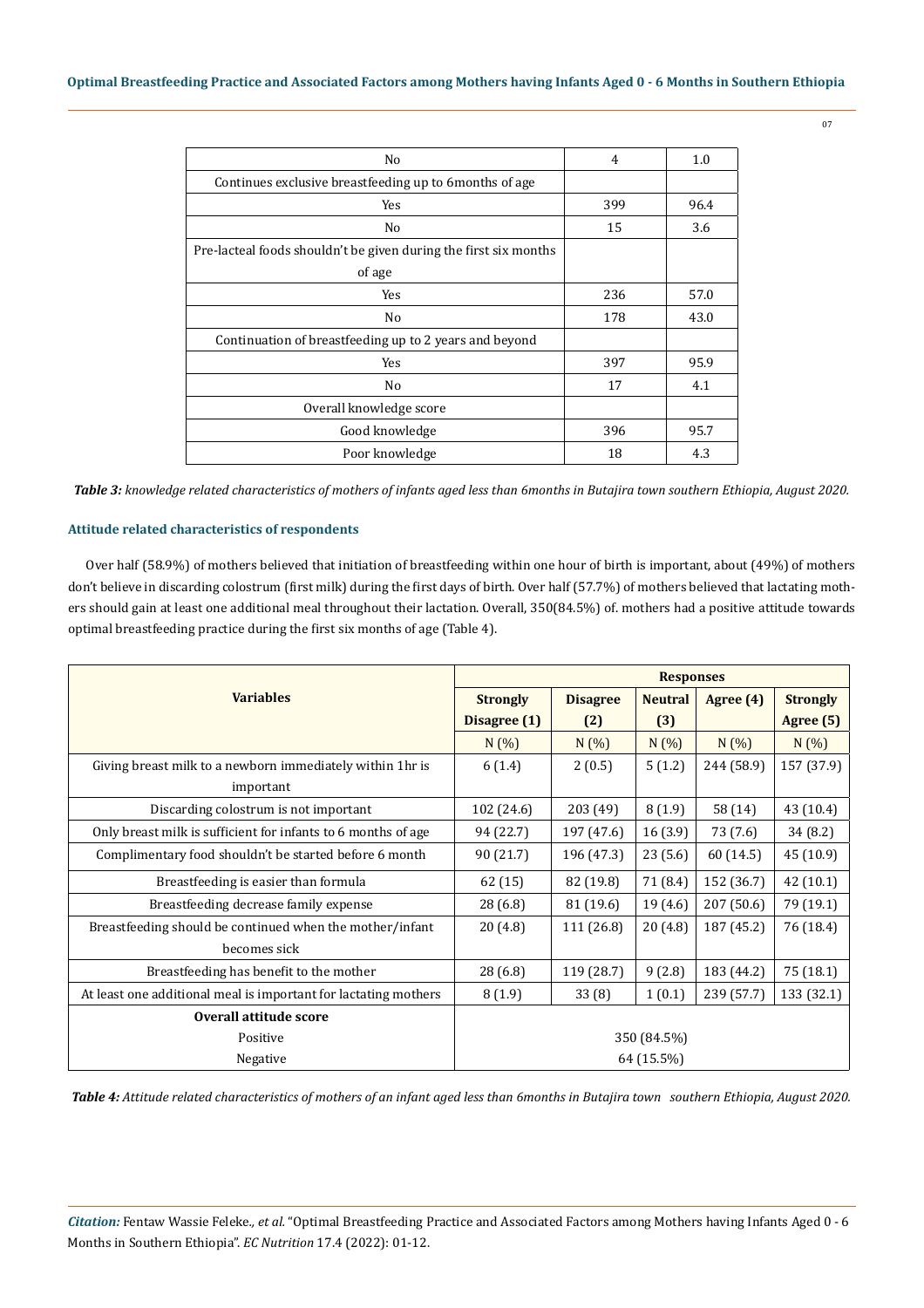#### **Prevalence of optimal breastfeeding practice**

Almost all (99.8%) of mothers had ever breastfed their infants and 99.3% initiate it within one hour of delivery. The majority (98.1%) of mothers had given colostrum for their infants. All (99.3%) of mothers had practiced exclusive breastfeeding during the first 6 months of age. Four hundred five (97.8%) of mothers had practiced maximum frequency of breastfeeding (> 8 times/day). Hundred forty-nine (36%) of mothers gave pre-lacteal foods. the overall optimal breastfeeding practice in this study was 59.9% (95%CI 55.1 - 64.5)**.**

#### **Factors associated with optimal breastfeeding practice**

On the bivariate analysis, ten variables like age of child and age of mother, pregnancy intention, family planning utilization, parity, postnatal care (PNC), head of households, attitude, household income, and delivery assistant were significantly associated with optimal breastfeeding practice  $(P < 0.25)$ . However, after controlling the effect of confounding variables in the multivariate logistic regression analysis, Six (PNC, attitude, maternal age, child age, family planning utilization, and head of household had maintained their significant association (Table 5).

| <b>Variables</b>           | <b>Breastfeeding practice</b> |                  |                     |                     | <b>P-value</b> |
|----------------------------|-------------------------------|------------------|---------------------|---------------------|----------------|
|                            | Optimal N (%)                 | Suboptimal N (%) | <b>COR (95%CI)</b>  | <b>AOR (95%CI)</b>  |                |
| Age of child               |                               |                  |                     |                     |                |
| $1$ month                  | 26(68.4)                      | 12(31.6)         | $2.18(1.05 - 4.58)$ | $2.11(0.81 - 5.48)$ | 0.126          |
| 2-3month                   | 122(69.7)                     | 53(30.3)         | $2.33(1.52-3.56)$   | 2.29(1.33-3.95)     | $0.003*$       |
| 4-6month                   | 100(49.8)                     | 101(50.2)        | $\mathbf{1}$        | 1                   |                |
| Age of mother              |                               |                  |                     |                     |                |
| 15-24years                 | 34(45.9)                      | 40(54.1)         | $\mathbf{1}$        | $\mathbf{1}$        |                |
| 25-34years                 | 172(59.9)                     | 117(40.5)        | 1.73(1.03-2.89)     | $2.29(1.15-4.54)$   | $0.018*$       |
| $\geq$ 35 years            | 42(82.4)                      | 9(17.6)          | 5.49(2.34-12.88)    | 3.45(1.22-9.73)     | $0.019*$       |
| <b>Postnatal follow-up</b> |                               |                  |                     |                     |                |
| Yes                        | 237(63)                       | 139(37)          | $\mathbf{1}$        | $\mathbf{1}$        |                |
| N <sub>o</sub>             | 11(28.9)                      | 27(71.1)         | $0.24(0.12-0.49)$   | $0.21(0.09-0.49)$   | $0.0001*$      |
| <b>Family planning</b>     |                               |                  |                     |                     |                |
| utilization                |                               |                  |                     |                     |                |
| Yes                        | 212(69.3)                     | 94(30.7)         | $\mathbf{1}$        | $\mathbf{1}$        |                |
| N <sub>o</sub>             | 36(33.3)                      | 72(66.7)         | $0.22(0.14 - 0.35)$ | $0.24(0.13-0.42)$   | $0.0001*$      |
| <b>Head of household</b>   |                               |                  |                     |                     |                |
| Husband                    | 184(53.6)                     | 159(46.4)        | $\mathbf{1}$        | $\mathbf{1}$        |                |
| Wife                       | 64(90.1)                      | 7(9.9)           | $7.7(3.5-17.7)$     | $4.29(1.7-10.83)$   | $0.002*$       |
| Attitude                   |                               |                  |                     |                     |                |
| Positive                   | 236(67.4)                     | 114(32.6)        | $\mathbf{1}$        | $\mathbf{1}$        |                |
| Negative                   | 12(18.8)                      | 52(81.2)         | $0.11(0.06 - 0.29)$ | $0.13(0.06 - 0.29)$ | $0.0001*$      |
| Delivery assistant         |                               |                  |                     |                     |                |
| Professional               | 230(65)                       | 124(35)          | $\mathbf{1}$        | $\mathbf{1}$        |                |
| <b>HEWs</b>                | 18(30)                        | 42(70)           | $0.23(0.13-0.42)$   | $0.73(0.32 - 1.67)$ | 0.457          |
| Parity                     |                               |                  |                     |                     |                |

*Citation:* Fentaw Wassie Feleke*., et al.* "Optimal Breastfeeding Practice and Associated Factors among Mothers having Infants Aged 0 - 6 Months in Southern Ethiopia". *EC Nutrition* 17.4 (2022): 01-12.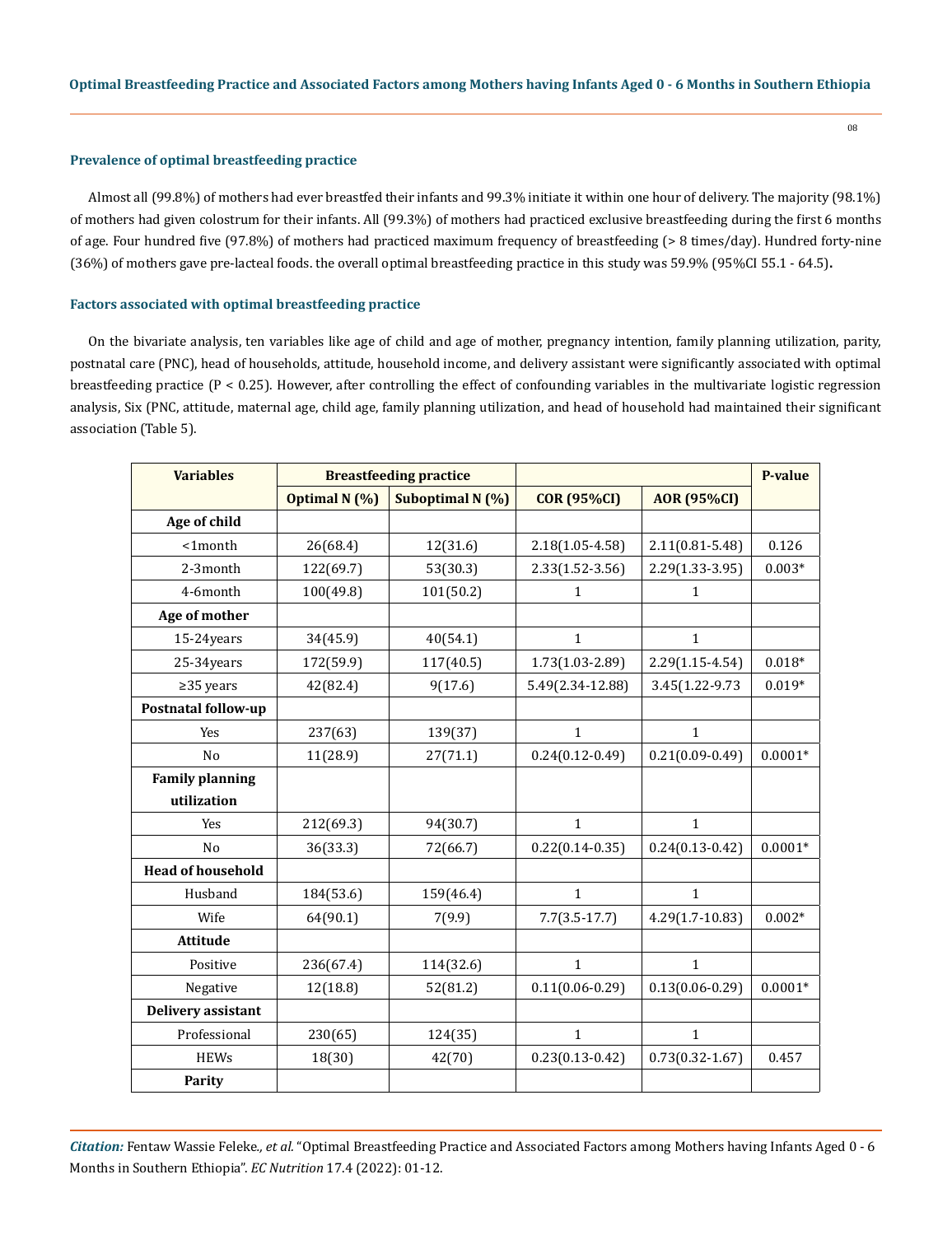| 131(55.7) | 104(44.3) | 1                   | 1                   |       |
|-----------|-----------|---------------------|---------------------|-------|
| 102(67.5) | 49(32.5)  | $1.65(1.08-2.53)$   | $1.63(0.94 - 2.86)$ | 0.081 |
| 15(53.6)  | 13(46.4)  | $0.92(0.42-20)$     | $0.98(0.35 - 2.76)$ | 0.979 |
|           |           |                     |                     |       |
| 246(60.3) | 162(39.7) | 1                   | 1                   |       |
| 2(33.6)   | 4(66.4)   | $0.33(0.06 - 1.82)$ | $0.29(0.03 - 2.79)$ | 0.286 |
|           |           |                     |                     |       |
| 13(38.2)  | 21(61.8)  | $0.32(0.16-0.67)$   | $0.51(0.19-1.30)$   | 0.159 |
| 37(51.4)  | 35(48.6)  | $0.55(0.33-0.93)$   | $0.78(0.41-1.49)$   | 0.461 |
| 1(12.5)   | 7(87.5)   | $0.08(0.01 - 0.62)$ | $0.18(0.02 - 1.69)$ | 0.134 |
| 197(65.7) | 103(34.3  | $\mathbf 1$         | 1                   |       |
|           |           |                     |                     |       |

*Table 5: Factors associated with optimal breastfeeding practice among infants aged less than six months in Butajira town, southern Ethiopia, August 2020.*

### **Discussion**

This study was aimed to assess the prevalence of optimal breastfeeding practice and its associated factors among mothers of under six-month infants in Butajira town, Gurage zone, southern Ethiopia, 2020.

The finding revealed that the prevalence of optimal breastfeeding practice in the study area was 59.9% (55.1 - 64.5). In the final logistic regression model, six variables (post-natal care, current family planning utilization, attitude, age of mother and child, and head of household were significantly associated with optimal breastfeeding practice.

World Health Organization (WHO) global and national infant and young child feeding guidelines recommend that all new-borns should be only breastfed for the first six months. Based on this, 99.3% of the study participants in our case were fed their infants only breast milk for the first six months of age, which is higher than most studies of our country. This difference might be attributed that in our study majority (63%) of study participants were house wife's whereby the probability of exclusive breastfeeding is expected to be higher. In addition, most (95.7%) and (84.5%) of the study participants had good knowledge and a positive attitude towards breastfeeding practice.

Overall, the prevalence of optimal breastfeeding practice in the current study was 59.9% (95%CI, 55.1-64.5). This figure is higher than a study done in the Hula district Sidama zone which reported that 43.1% of study participants had optimal breastfeeding practice [13]. Similarly, the finding of this study is much higher than a secondary data analysis done on EDHS data in Ethiopia. According to this secondary data analysis, over 80% of the study participants had sub-optimal breastfeeding practices. This difference may be due to the difference in the measurement tool. In the latter study, optimal breastfeeding practice includes bottle feeding as one measurement of breastfeeding practice [16]. But, in our study, bottle feeding was not used as a measurement of optimal breastfeeding practice which every in our community practice.

In the same manner, this figure is higher than a study done in Gondar town, northern Ethiopia among working mothers which was 36.5%. This difference is because in our study two-thirds (63%) of the study participants were housewives in occupation and might have a chance to stay home with their infants. In the latter study, all (100%) of the study participants were employee mothers [15]. Similarly, the finding of this research is much higher than a study done in Jimma zone Southwest Ethiopia in which only 24.6% of the study participants had breastfed their infants optimally. This difference might be due to the difference in knowledge about breastfeeding practice. In

*Citation:* Fentaw Wassie Feleke*., et al.* "Optimal Breastfeeding Practice and Associated Factors among Mothers having Infants Aged 0 - 6 Months in Southern Ethiopia". *EC Nutrition* 17.4 (2022): 01-12.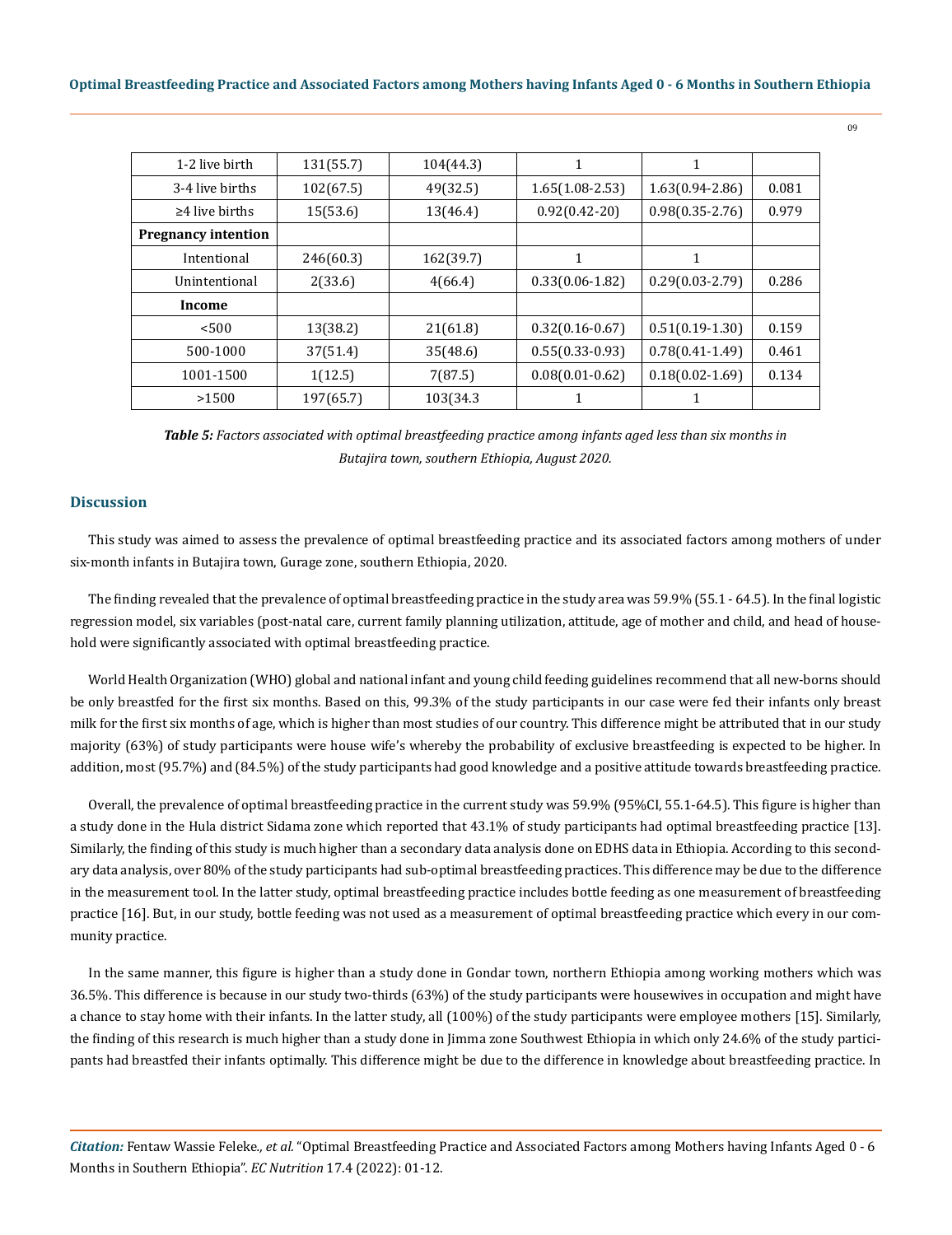our study, most (95%) of the study participants had good knowledge about breastfeeding whereas in the latter study 67% of the study participants had poor knowledge. In addition, the difference might also be due to the difference in the sample size [17]. In the same way, the result of this study is higher than a study done in the Misha district Hadiya zone which reported that 37.3% of the study participants had breastfed their infants optimally. This difference might be due to the difference in the study period [14].

In the current study, six variables had determined the prevalence of optimal breastfeeding practice. Age of child was significantly associated with optimal breastfeeding. Infants with the age range of 2 - 3 months were 2.29 times more likely to have optimal breastfeeding practice than infants in the age range of 4 - 6 months. This result indicates that when a child's age increased, optimal breastfeeding practice decreases which are consistence with the Ethiopian demographic and health survey (EDHS) which reported that the percentage of exclusively breastfeeding decreases with age from 74% of infants-age 0 - 1 month to 64% of those age 2 - 3 months and, further, to 36% of infants-age 4 - 5 months [18]**.** This finding is also consistent with a study done in the Misha district Hadya zone. According to this study, infants within the age group of 0 - 5 and 6 - 11 months were 2.6 and 2 times more likely to breastfeed optimally as compared to 18 - 24 month respectively [14]**.** A similar finding was reported in a study done in the Jimma zone which revealed that infants within the age interval of 0 - 2 and 3 - 4 months had 73% and 57% less likely to have non-exclusive breastfeeding than those infants with an age interval of 5 - 6 months [17]**.** The same finding was also reported among Iranian studies. Accordingly, the exclusive breastfeeding rate in the first five days of life was 82 percent, but it declined to 44 percent in the first month [19].

According to the finding of this study when the age of the mother increase, the proportion of optimal breastfeeding also increases. Maternal age intervals of 25 - 34 and ≥ 35 years were 2.29 and 3.45 times more odds of optimal breastfeeding respectively than their counterparts (15 - 24years). This might be because most mothers might be learned from their experience about the advantages of breastfeeding. This finding is consistent with findings from Debre Berhan town which reported that the maternal age group of 15 - 19 years reduced optimal breastfeeding practice by 90% more than those within the age range of ≥ 35 [20]**.** The same finding was reported from the Tanzanian study which revealed that breastfeeding rates were lower among young mothers [21].

Having postnatal care and family planning utilization were the other factors, which have a significant association with optimal breastfeeding practice. Not having postnatal follow-up (PNC) reduces the odds of optimal breastfeeding by 79%. This might be due to the information given during PNC about breastfeeding may make a change in the perception of breastfeeding practice. In addition, as this is one of the essential nutrition, action areas (ENA) contact points; important breastfeeding messages can be transmitted. This finding is in line with a study was done in Gondar town northern Ethiopia which revealed that mothers with PNC follow-up had 1.99times more odds of optimal breastfeeding practice than those without PNC)[15]. Another cross-sectional study in Goba woreda southeast Ethiopia also report a similar finding which revealed that mothers with postnatal counseling had 2.7 times more odds of exclusive breastfeeding practice than those without postnatal counseling [22]**.** Similarly, an interventional study done in Singapore reported that the incidence of any breastfeeding practice was higher in women who received postnatal support than in women not supported [23].

In addition, family planning utilization had a significant association with optimal breastfeeding practice. Mothers without family planning utilization had 76% less likely to have optimal breastfeeding practice than those who utilized. The possible justification for this might be because this service is one of the essential nutrition actions contacts points in which an important message about breastfeeding can be disseminated.

Our finding also revealed the head of household and attitude as significant predictors of optimal breastfeeding practice. As compared to husband-headed households, wife-headed households had 4.29 times more odds of optimal breastfeeding practice. This might be because when wives/mothers are involved in the decision-making process of the household including childcare, may have a positive influence on breastfeeding practice. This finding is by a study done in Tanzania which revealed that husband-headed households had a low exclusive breastfeeding rate [21].

*Citation:* Fentaw Wassie Feleke*., et al.* "Optimal Breastfeeding Practice and Associated Factors among Mothers having Infants Aged 0 - 6 Months in Southern Ethiopia". *EC Nutrition* 17.4 (2022): 01-12.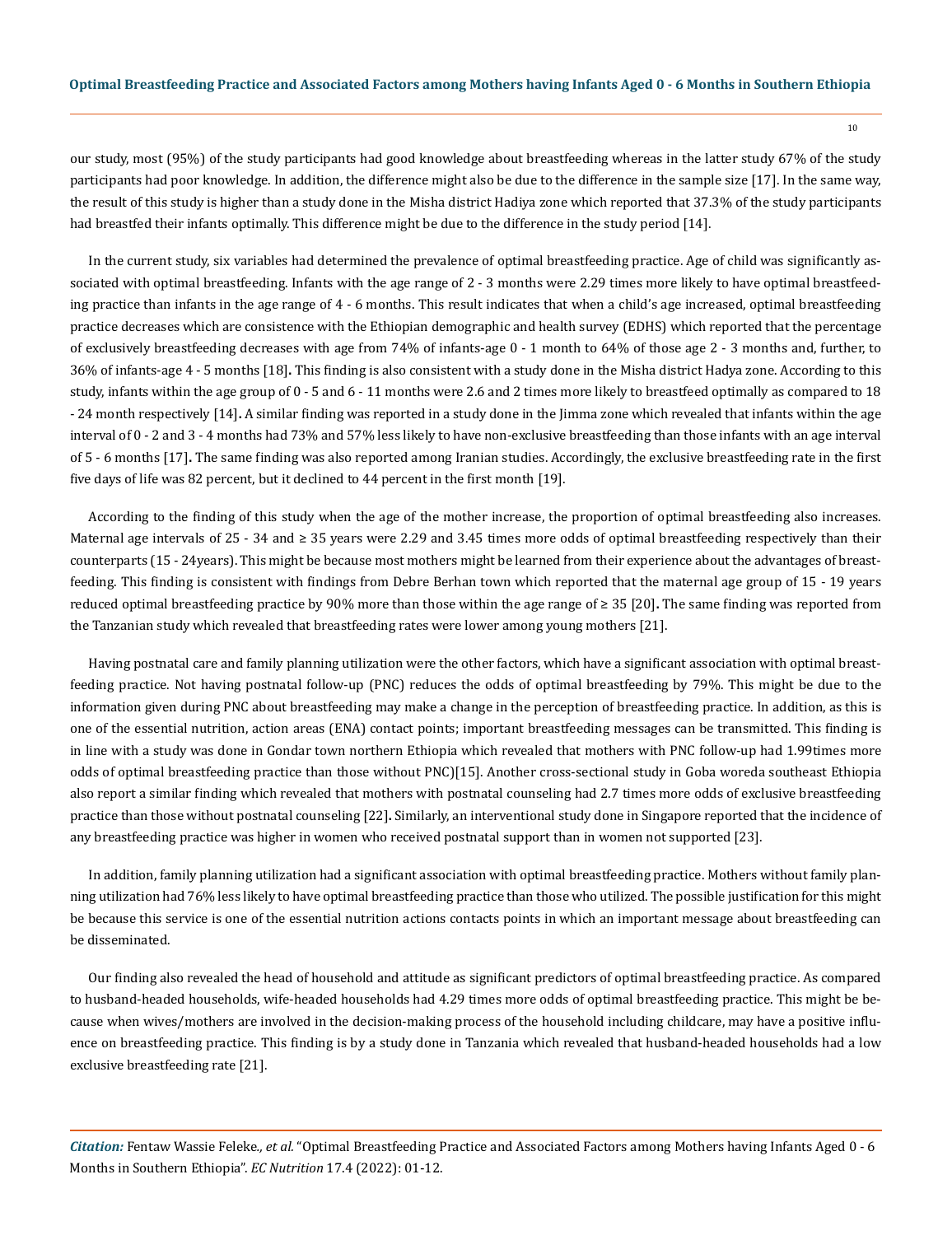Finally, optimal breastfeeding practice had a significant association with attitude. Compared to mothers with a positive attitude, negative attitude mothers had 87%times less likely to practice breastfeeding optimally. This might be because mothers who have a positive perception about breastfeeding might have a positive influence on breastfeeding. This finding is in agreement with a study conducted in the Gambia which revealed that participants with a positive attitude had 2.4 times more odds of exclusive breastfeeding practice than those with a negative attitude [24]. As a strength, this study used a relatively larger sample size which might increase the generalizability of the findings. This study also has some limitations. First, our study didn't include a qualitative type of study design that supports findings from the quantitative method. Second, the cross-sectional nature of the study design allows the assessment of the association between optimal breastfeeding practice and the associated factor but not the causal relationship.

### **Conclusions**

The prevalence of optimal breastfeeding practice in the current study was low. Age of child, maternal age, attitude, postnatal follow-up, family planning utilization, and maternal head of households were found to be significant predictors of optimal breastfeeding practice. Even though most study participants had good knowledge and a positive attitude towards optimal breastfeeding practice, the rate of optimal breastfeeding practice is still not satisfactory. So, intervention initiatives should focus on other factors that reduce the practice of breastfeeding. In addition, to achieve the maximum optimal breastfeeding rate, nutrition counseling that focuses on breastfeeding during postnatal and family planning utilization services need to be increased. Finally, hence wife headed households had a positive effect on breastfeeding practice, involving these population groups in the family decision-making process should be considered.

Funding support This was self-funded (from pocket) research.

#### **Competing Interests**

Authors are declared that they have no competing interests.

### **Bibliography**

- 1. [WHO, The Breastfeeding Initatives Exchange \(2019\).](https://www.paho.org/en/file/82005/download?token=i2-sucVA)
- 2. Taslima Arzu MAKS., *et al*[. "Impact of Infant and Young Child Feeding \(IYCF\) 02Counseling on Practices and Knowledge of Mothers in](https://www.alliedacademies.org/proceedings/impact-of-infant-and-young-child-feeding-iycf-counselling-on-practices-and-knowledge-of-mothers-in-rural-areas-in-bangla-5767.html)  Rural Areas". *[World Journal of Nutrition and Health](https://www.alliedacademies.org/proceedings/impact-of-infant-and-young-child-feeding-iycf-counselling-on-practices-and-knowledge-of-mothers-in-rural-areas-in-bangla-5767.html)* 7 (2019): 11-17.
- 3. Chantry CJ., *et al*[. "ABM position on breastfeeding-revised 2015".](https://pubmed.ncbi.nlm.nih.gov/26460722/) *Breastfeeding Medicine* 10.9 (2015): 407-411.
- 4. Black RE., *et al*[. "Maternal and child undernutrition and overweight in low-income and middle-income countries".](https://www.thelancet.com/journals/lancet/article/PIIS0140-6736(13)60937-X/fulltext) *The Lancet* [382.9890 \(2013\): 427-451.](https://www.thelancet.com/journals/lancet/article/PIIS0140-6736(13)60937-X/fulltext)
- 5. [WHO, Global Nutrition Targets 2025: Breastfeeding policy brief \(WHO/NMH/NHD14.7\). Geneva: World Health Organization \(2014\).](https://apps.who.int/iris/handle/10665/149022)
- 6. [Watkins K and UNICEF. "The State of the World's Children: A fair chance for every child". New York: United Nations Children's Fund](https://www.unicef.org/reports/state-worlds-children-2016)  [\(UNICEF\) \(2016\).](https://www.unicef.org/reports/state-worlds-children-2016)
- 7. Oakley L., *et al*[. "Early breastfeeding practices: descriptive analysis of recent Demographic and Health Surveys".](https://pubmed.ncbi.nlm.nih.gov/29034551/) *Maternal and Child Nutrition* [14.2 \(2018\): e12535.](https://pubmed.ncbi.nlm.nih.gov/29034551/)
- 8. [WHO, Tracking progress for breastfeeding policies and programmes: Global Breastfeeding Scorecard 2017. Geneva, Switzerland:](https://www.who.int/publications/m/item/global-breastfeeding-scorecard-2017-tracking-progress-for-breastfeeding-policies-and-programmes)  [WHO \(2017\).](https://www.who.int/publications/m/item/global-breastfeeding-scorecard-2017-tracking-progress-for-breastfeeding-policies-and-programmes)

*Citation:* Fentaw Wassie Feleke*., et al.* "Optimal Breastfeeding Practice and Associated Factors among Mothers having Infants Aged 0 - 6 Months in Southern Ethiopia". *EC Nutrition* 17.4 (2022): 01-12.